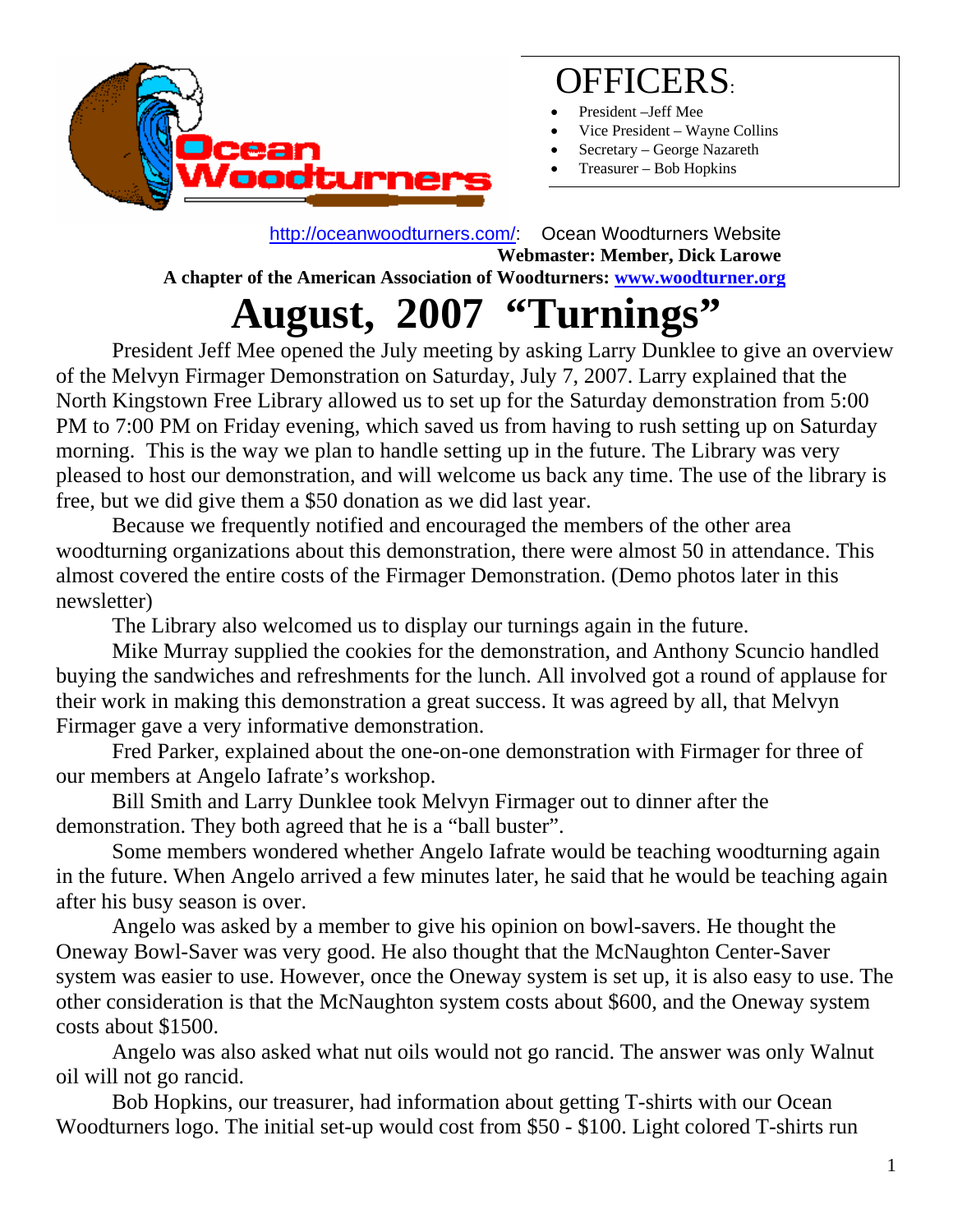about \$8.50 and darker ones \$9.50. Polo shirts would run from \$17.00 - \$23.00. There seemed to be interest in getting these shirts.

Two guests introduce themselves at the meeting, Anthony Potenza of Rehoboth MA and Adrian Hamblin of Riverside, RI. At the end of the meeting, both guests joined the Ocean Woodturners. We now have 124 members. When I joined, there were about 18 members. We are growing fast because we are an interesting group of giving and talented people.

The next Learn & Turn will be at Jeff Mee's shop and is tentatively scheduled for Saturday, August 25. More about this at the next meeting.

#### **Due to popular demand, Show and Tell is now before the demo. Show and Tell**





**George Nazareth holding Bill Smith and two White Jeff Mee holding two his segmented bowl Cedar Bowls from same log Poplar bowls** 





#### **Demonstration of Chucking**

Rich Lemieux started the demonstration by showing a round wooden dowel that he rips half-way through on his table saw. He then places a small wooden piece that he wants to turn in the slot. When the dowel and the protruding wooden piece are tightened in a jam chuck, the small piece of wood can then be turned.

Rich Lemieux and his wood chuck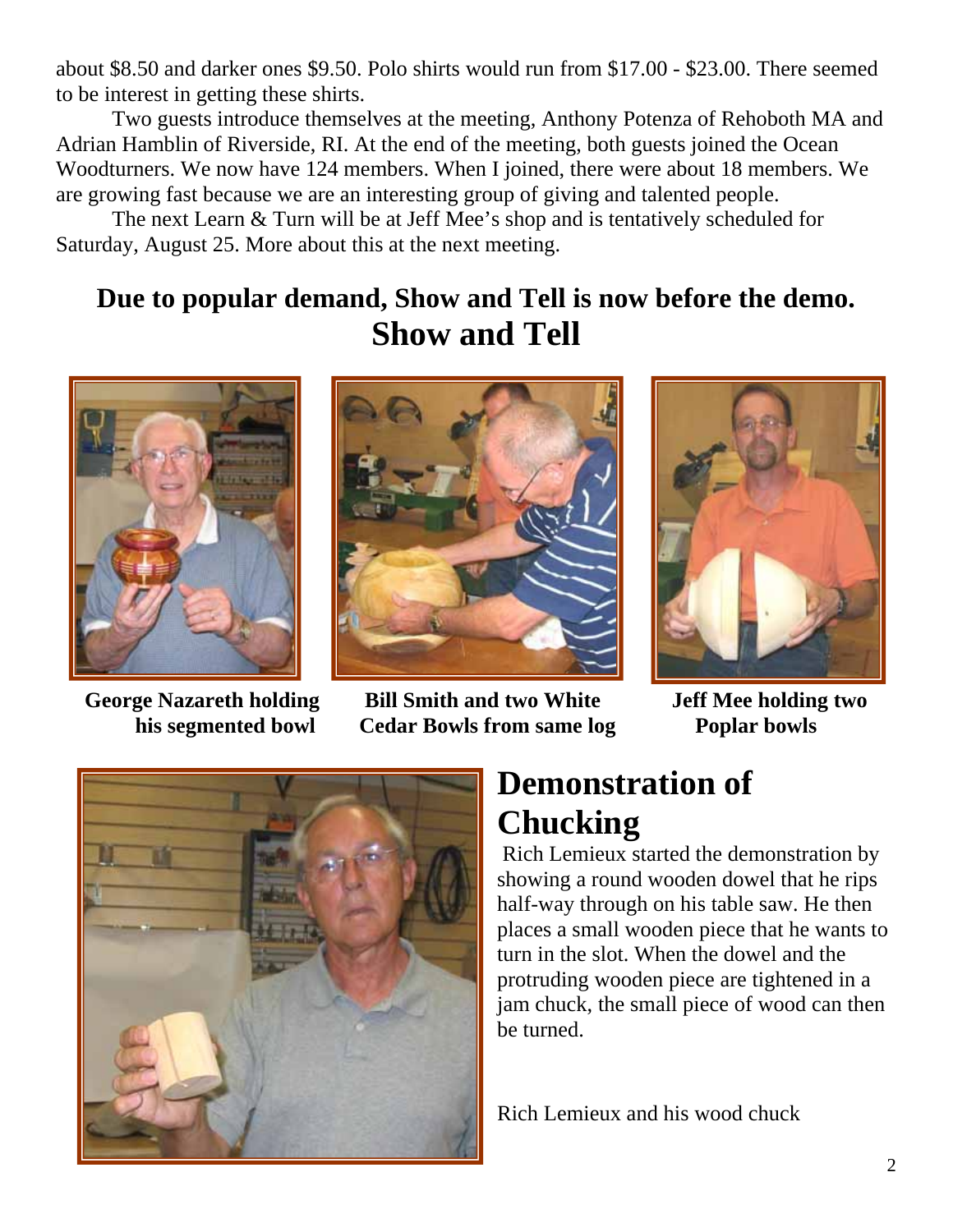

Bernie Feinerman displayed a round wooden cylinder which had been drilled out to take a threaded nut, which was epoxied in the hole

Various methods or reverse chucking to finish the bottom of a turning were explained. Angelo Iafrate suggested that you should always bring the tail stock up to the bottom of the turning to apply gentle pressure to hold the turning in place. At the same time, take light touches with your lathe tool.

 Angelo also suggested that new turners should start off by using a face plate with screws before trying any of the metal chucks, which can cost from \$250 - \$300. The demo proved to be very informative.

 On another matter, our librarian, Fred Parker, explained that the library is in the process of being upgraded by copying videotapes onto DVD's.

Angelo Iafrate brought to the meeting a number of turnings that Firmager had used in his demo on July 7, as well as videos that he donated to the club. It was suggested that we auction these items off to the highest bidder, instead of our usual raffle. This auction netted the club \$174.00.



**The many items Angelo Iafrate brought for the auction**